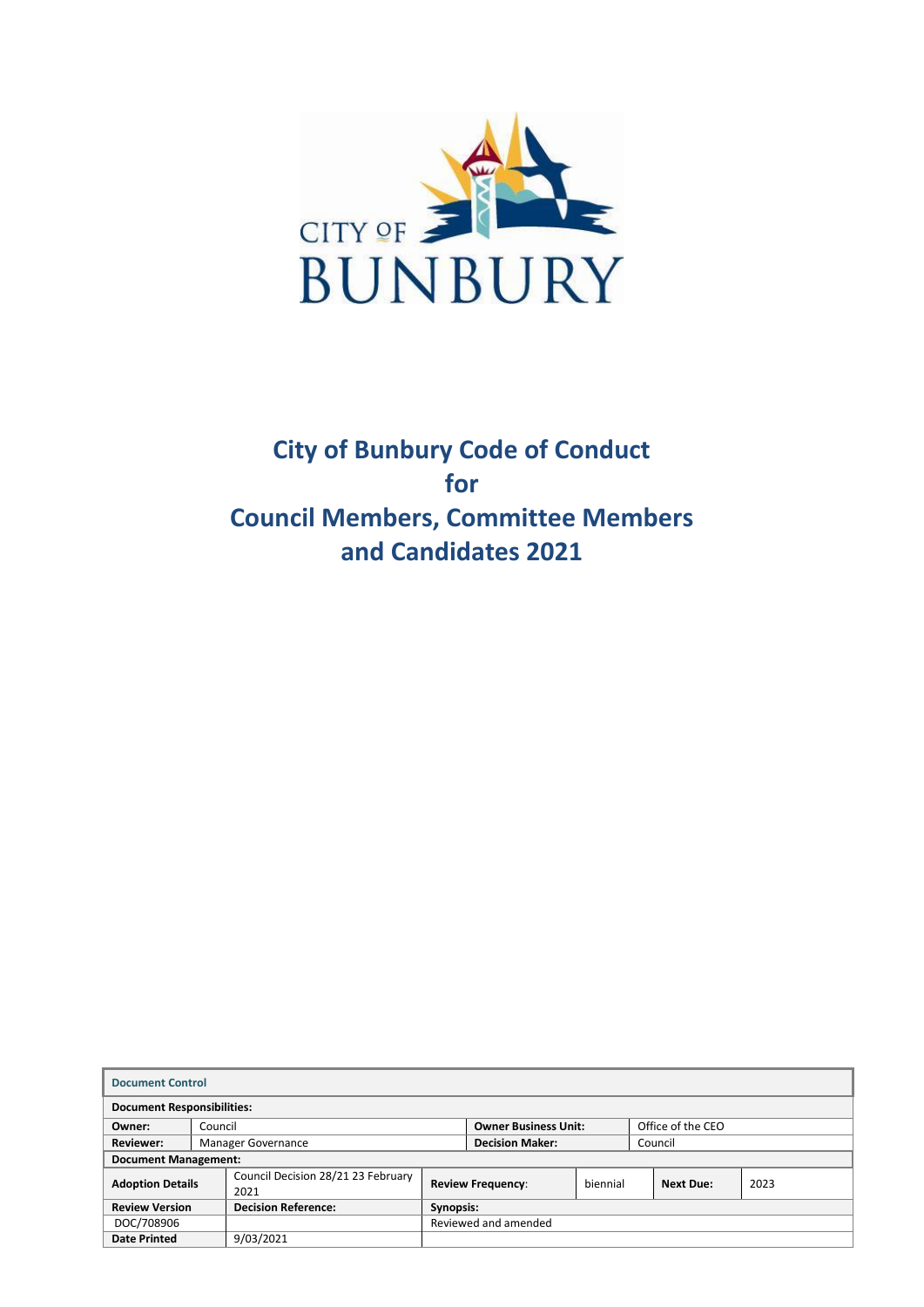# **Contents**

| 1.               |                                 |
|------------------|---------------------------------|
| $\overline{2}$ . |                                 |
|                  | Division 2 - General principles |
| 3.               |                                 |
| $\mathbf{4}$ .   |                                 |
| 5.               |                                 |
| 6.               |                                 |
|                  | Division 3 - Behaviour          |
| 7.               |                                 |
| 8.               |                                 |
| 9.               |                                 |
| 10.              |                                 |
| 11.              |                                 |
| 12.              |                                 |
| 13.              |                                 |
| 14.              |                                 |
| 15.              |                                 |
|                  | Division 4 – Rules of conduct   |
| 16.              |                                 |
| 17 <sub>1</sub>  |                                 |
| 18.              |                                 |
| 19.              |                                 |
| 20.              |                                 |
| 21.              |                                 |
| 22.              |                                 |
| 23.              |                                 |
|                  |                                 |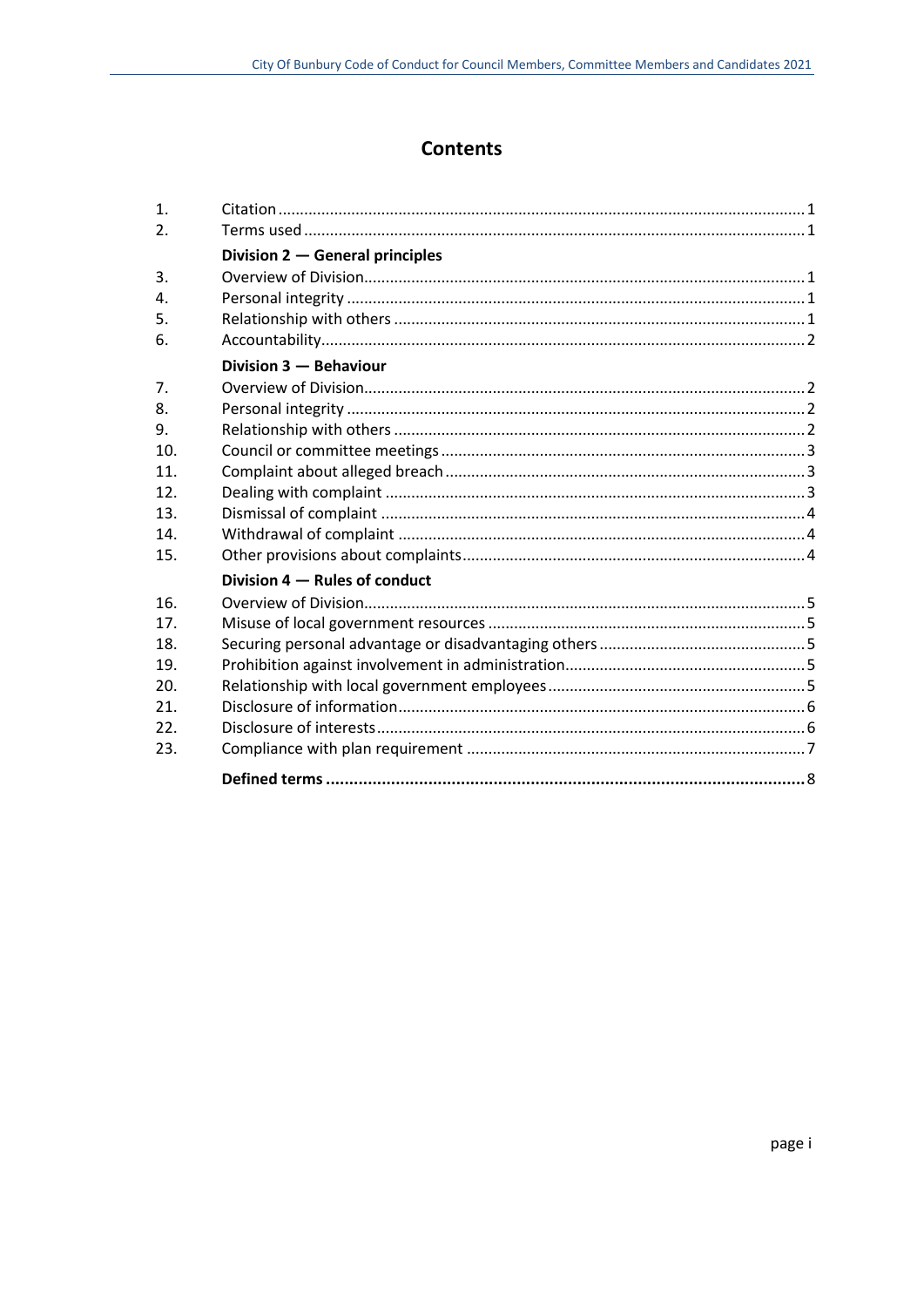## **Schedule 1 – Mode Code of Conduct**

#### **Division 1 – Preliminary provisions**

### **1. Citation**

This is the *City of Bunbury Code of Conduct for Council Members, Committee Members and Candidates*.

#### **2. Terms used**

 $(1)$  In this code —

*Act* means the *Local Government Act 1995*; *candidate* means a candidate for election as a council member; *complaint* means a complaint made under clause 11(1); *publish* includes to publish on a social media platform.

(2) Other terms used in this code that are also used in the Act have the same meaning as they have in the Act, unless the contrary intention appears.

# **Division 2 — General principles**

## **3. Overview of Division**

This Division sets out general principles to guide the behaviour of council members, committee members and candidates.

# **4. Personal integrity**

- (1) A council member, committee member or candidate should
	- (a) act with reasonable care and diligence; and
	- (b) act with honesty and integrity; and
	- (c) act lawfully; and
	- (d) identify and appropriately manage any conflict of interest; and
	- (e) avoid damage to the reputation of the local government.
- (2) A council member or committee member should
	- (a) act in accordance with the trust placed in council members and committee members; and
	- (b) participate in decision-making in an honest, fair, impartial and timely manner; and
	- (c) actively seek out and engage in training and development opportunities to improve the performance of their role; and
	- (d) attend and participate in briefings, workshops and training sessions provided or arranged by the local government in relation to the performance of their role.

#### **5. Relationship with others**

- (1) A council member, committee member or candidate should
	- (a) treat others with respect, courtesy and fairness; and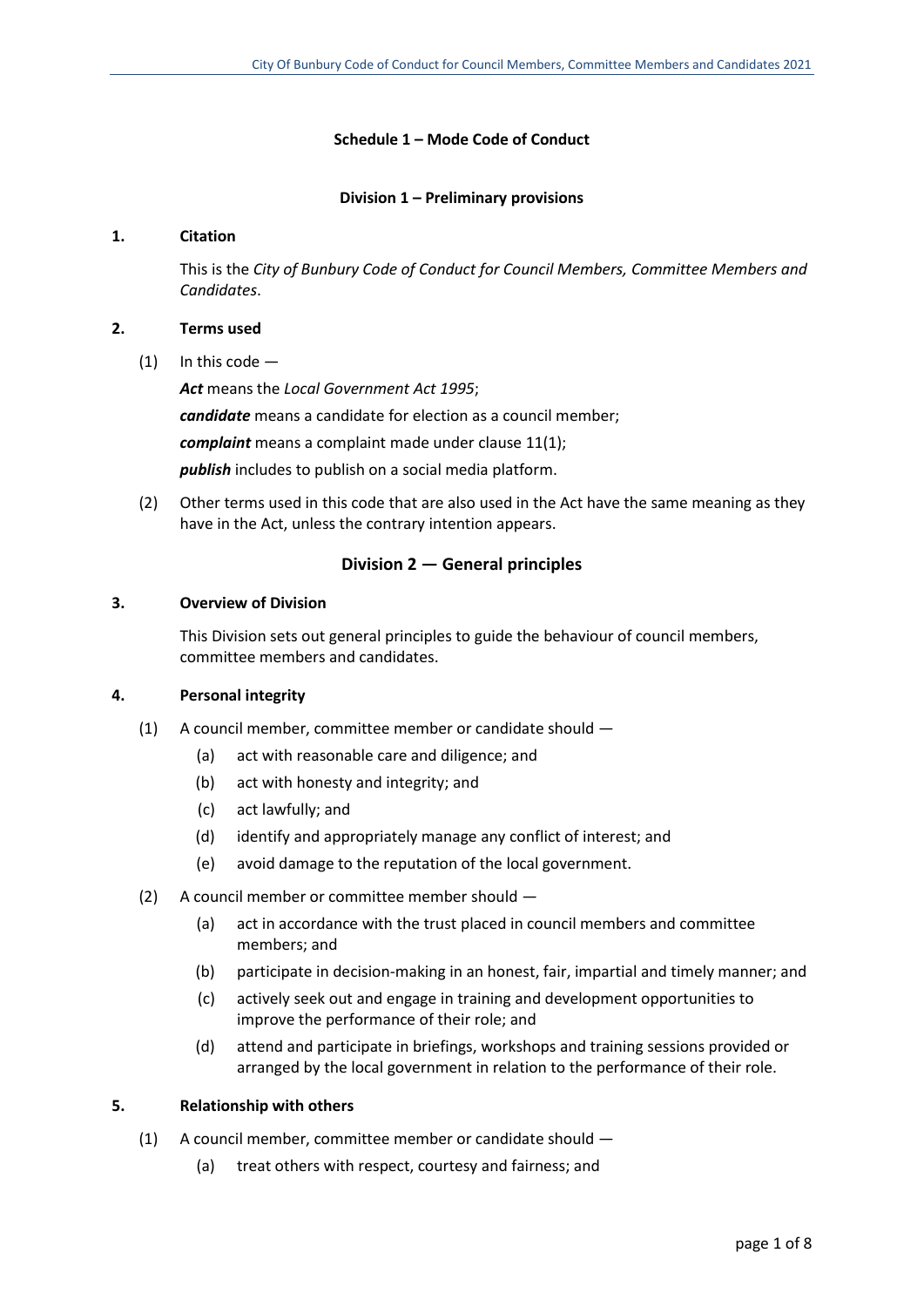- (b) respect and value diversity in the community.
- (2) A council member or committee member should maintain and contribute to a harmonious, safe and productive work environment.

### **6. Accountability**

A council member or committee member should —

- (a) base decisions on relevant and factually correct information; and
- (b) make decisions on merit, in the public interest and in accordance with statutory obligations and principles of good governance and procedural fairness; and
- (c) read all agenda papers given to them in relation to council or committee meetings; and
- (d) be open and accountable to, and represent, the community in the district.

# **Division 3 — Behaviour**

#### **7. Overview of Division**

This Division sets out —

- (a) requirements relating to the behaviour of council members, committee members and candidates; and
- (b) the mechanism for dealing with alleged breaches of those requirements.

### **8. Personal integrity**

- (1) A council member, committee member or candidate
	- (a) must ensure that their use of social media and other forms of communication complies with this code; and
	- (b) must only publish material that is factually correct.
- (2) A council member or committee member
	- (a) must not be impaired by alcohol or drugs in the performance of their official duties; and
	- (b) must comply with all policies, procedures and resolutions of the local government.

#### **9. Relationship with others**

A council member, committee member or candidate —

- (a) must not bully or harass another person in any way; and
- (b) must deal with the media in a positive and appropriate manner and in accordance with any relevant policy of the local government; and
- (c) must not use offensive or derogatory language when referring to another person; and
- (d) must not disparage the character of another council member, committee member or candidate or a local government employee in connection with the performance of their official duties; and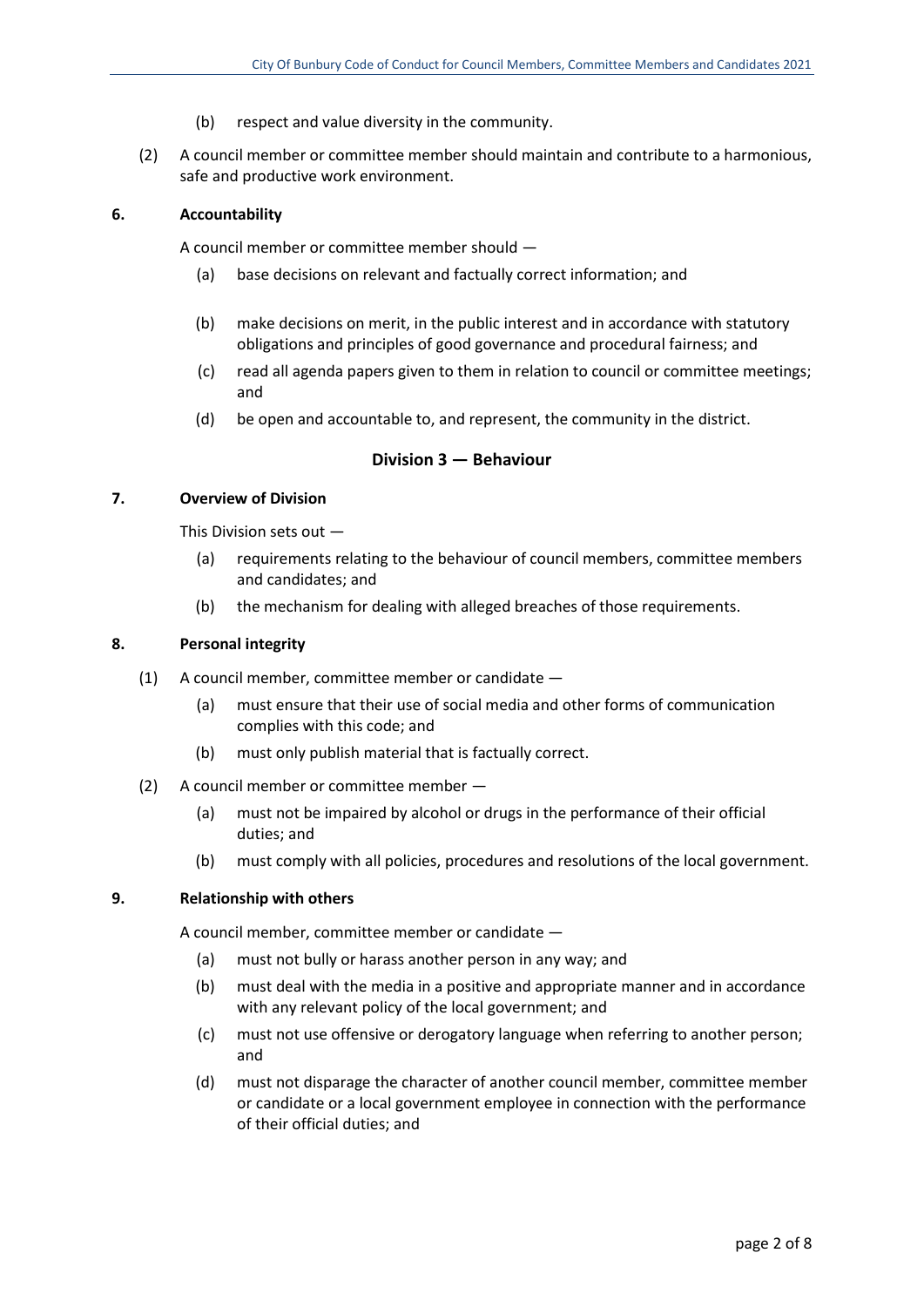(e) must not impute dishonest or unethical motives to another council member, committee member or candidate or a local government employee in connection with the performance of their official duties.

## **10. Council or committee meetings**

When attending a council or committee meeting, a council member, committee member or candidate —

- (a) must not act in an abusive or threatening manner towards another person; and
- (b) must not make a statement that the member or candidate knows, or could reasonably be expected to know, is false or misleading; and
- (c) must not repeatedly disrupt the meeting; and
- (d) must comply with any requirements of a local law of the local government relating to the procedures and conduct of council or committee meetings; and
- (e) must comply with any direction given by the person presiding at the meeting; and
- (f) must immediately cease to engage in any conduct that has been ruled out of order by the person presiding at the meeting.

#### **11. Complaint about alleged breach**

- (1) A person may make a complaint, in accordance with subclause (2), alleging a breach of a requirement set out in this Division.
- (2) A complaint must be made
	- (a) in writing in the form approved by the local government; and
	- (b) to a person authorised under subclause (3); and
	- (c) within 1 month after the occurrence of the alleged breach.
- (3) The local government must, in writing, authorise 1 or more persons to receive complaints and withdrawals of complaints.

#### **12. Dealing with complaint**

- (1) After considering a complaint, the local government must, unless it dismisses the complaint under clause 13 or the complaint is withdrawn under clause 14(1), make a finding as to whether the alleged breach the subject of the complaint has occurred.
- (2) Before making a finding in relation to the complaint, the local government must give the person to whom the complaint relates a reasonable opportunity to be heard.
- (3) A finding that the alleged breach has occurred must be based on evidence from which it may be concluded that it is more likely that the breach occurred than that it did not occur.
- (4) If the local government makes a finding that the alleged breach has occurred, the local government may —
	- (a) take no further action; or
	- (b) prepare and implement a plan to address the behaviour of the person to whom the complaint relates.
- (5) When preparing a plan under subclause (4)(b), the local government must consult with the person to whom the complaint relates.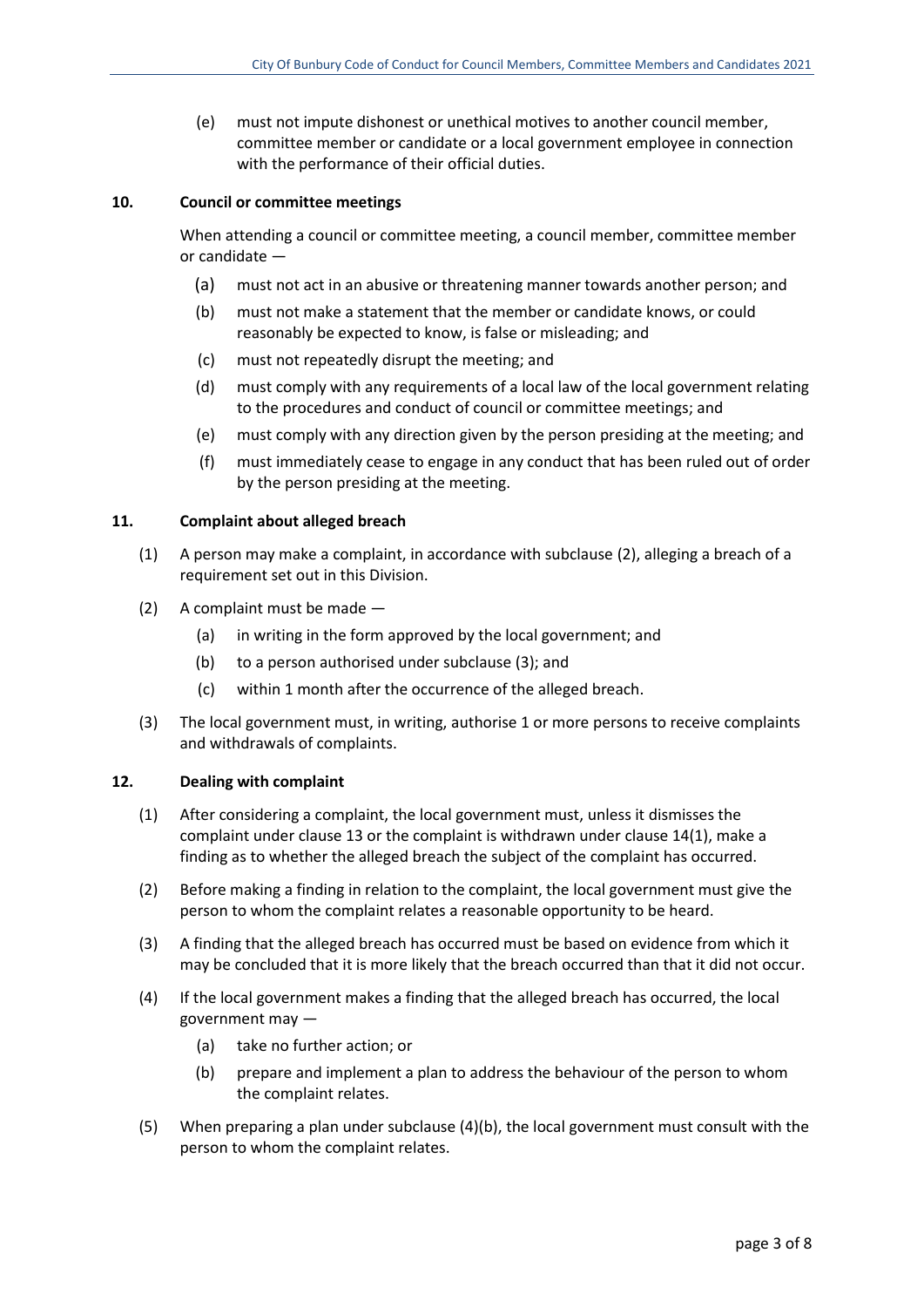- (6) A plan under subclause (4)(b) may include a requirement for the person to whom the complaint relates to do 1 or more of the following —
	- (a) engage in mediation;
	- (b) undertake counselling;
	- (c) undertake training;
	- (d) take other action the local government considers appropriate.
- (7) If the local government makes a finding in relation to the complaint, the local government must give the complainant, and the person to whom the complaint relates, written notice  $of -$ 
	- (a) its finding and the reasons for its finding; and
	- (b) if its finding is that the alleged breach has occurred its decision under subclause (4).

### **13. Dismissal of complaint**

- (1) The local government must dismiss a complaint if it is satisfied that
	- (a) the behaviour to which the complaint relates occurred at a council or committee meeting; and
	- (b) either
		- (i) the behaviour was dealt with by the person presiding at the meeting; or
		- (ii) the person responsible for the behaviour has taken remedial action in accordance with a local law of the local government that deals with meeting procedures.
- (2) If the local government dismisses a complaint, the local government must give the complainant, and the person to whom the complaint relates, written notice of its decision and the reasons for its decision.

### **14. Withdrawal of complaint**

- (1) A complainant may withdraw their complaint at any time before the local government makes a finding in relation to the complaint.
- (2) The withdrawal of a complaint must be  $-$ 
	- (a) in writing; and
	- (b) given to a person authorised under clause 11(3).

#### **15. Other provisions about complaints**

- (1) A complaint about an alleged breach by a candidate cannot be dealt with by the local government unless the candidate has been elected as a council member.
- (2) The procedure for dealing with complaints may be determined by the local government to the extent that it is not provided for in this Division.

# **Division 4 — Rules of conduct**

Notes for this Division:

1. Under section 5.105(1) of the Act a council member commits a minor breach if the council member contravenes a rule of conduct. This extends to the contravention of a rule of conduct that occurred when the council member was a candidate.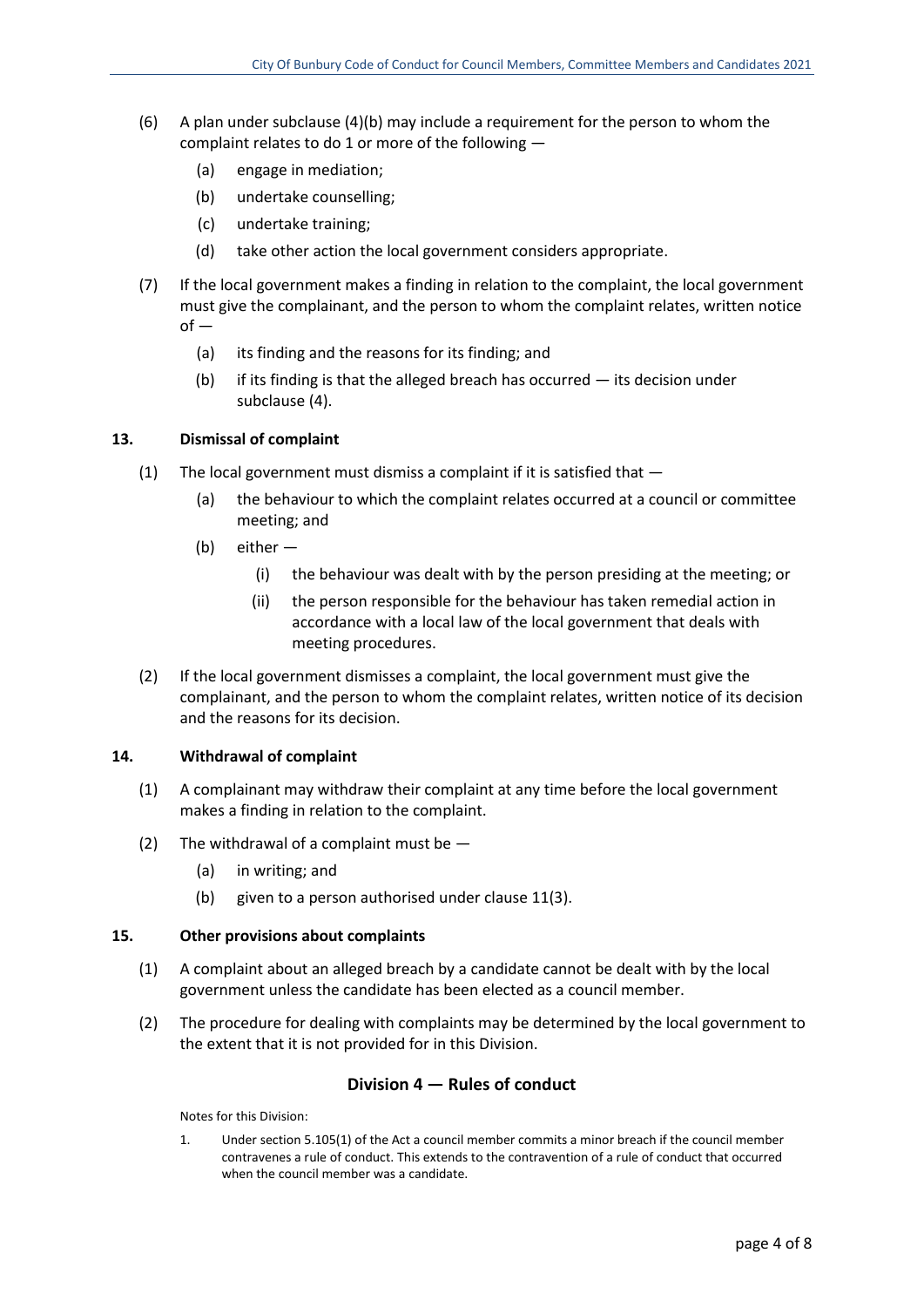2. A minor breach is dealt with by a standards panel under section 5.110 of the Act.

#### **16. Overview of Division**

- (1) This Division sets out rules of conduct for council members and candidates.
- (2) A reference in this Division to a council member includes a council member when acting as a committee member.

#### **17. Misuse of local government resources**

 $(1)$  In this clause  $-$ 

*electoral purpose* means the purpose of persuading electors to vote in a particular way at an election, referendum or other poll held under the Act, the *Electoral Act 1907* or the *Commonwealth Electoral Act 1918*;

#### *resources of a local government* includes —

- (a) local government property; and
- (b) services provided, or paid for, by a local government.
- (2) A council member must not, directly or indirectly, use the resources of a local government for an electoral purpose or other purpose unless authorised under the Act, or by the local government or the CEO, to use the resources for that purpose.

#### **18. Securing personal advantage or disadvantaging others**

- (1) A council member must not make improper use of their office
	- (a) to gain, directly or indirectly, an advantage for the council member or any other person; or
	- (b) to cause detriment to the local government or any other person.
- (2) Subclause (1) does not apply to conduct that contravenes section 5.93 of the Act or *The Criminal Code* section 83.

#### **19. Prohibition against involvement in administration**

- (1) A council member must not undertake a task that contributes to the administration of the local government unless authorised by the local government or the CEO to undertake that task.
- (2) Subclause (1) does not apply to anything that a council member does as part of the deliberations at a council or committee meeting.

#### **20. Relationship with local government employees**

 $(1)$  In this clause  $-$ 

*local government employee* means a person —

- (a) employed by a local government under section 5.36(1) of the Act; or
- (b) engaged by a local government under a contract for services.
- (2) A council member or candidate must not
	- (a) direct or attempt to direct a local government employee to do or not to do anything in their capacity as a local government employee; or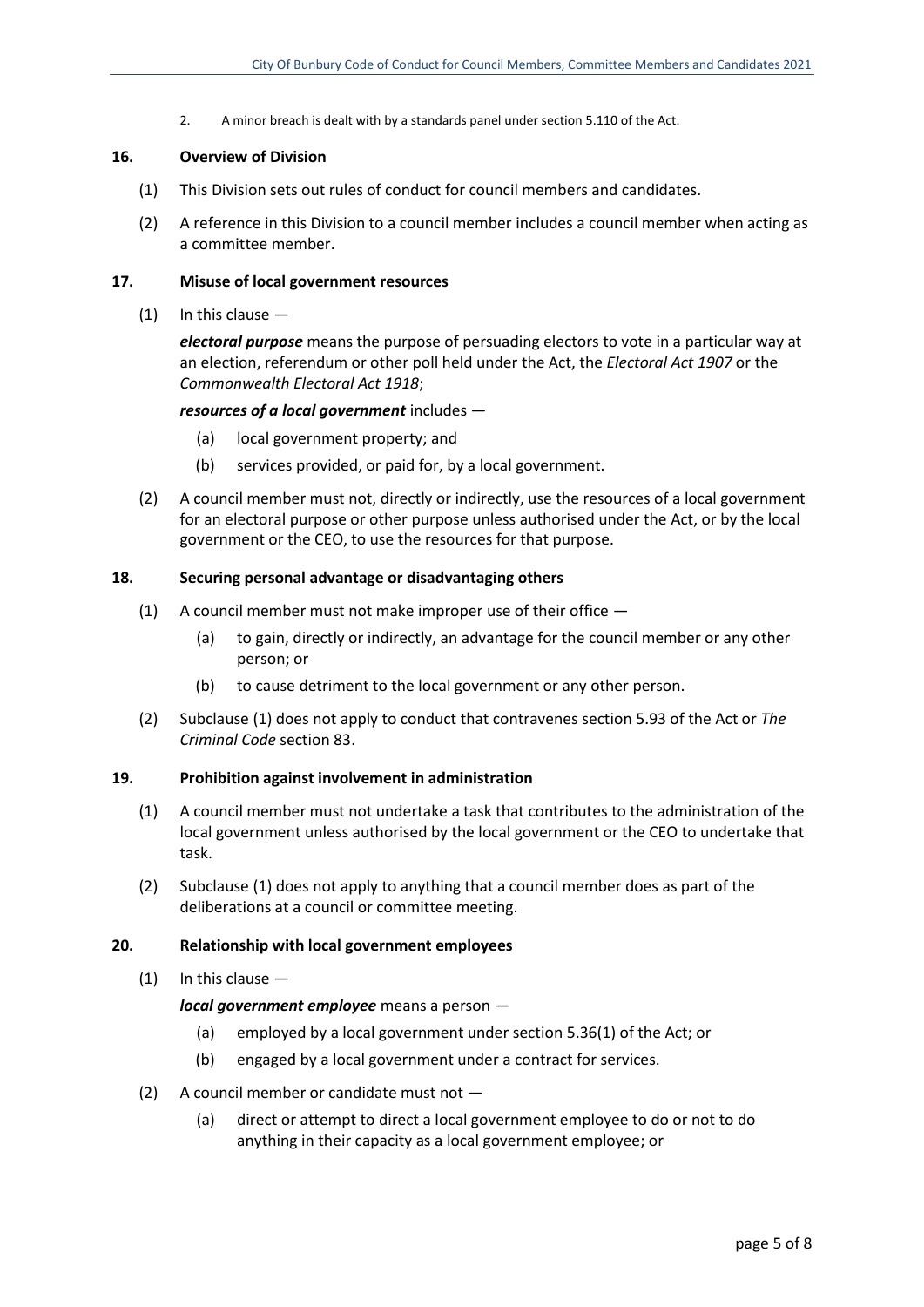- (b) attempt to influence, by means of a threat or the promise of a reward, the conduct of a local government employee in their capacity as a local government employee; or
- (c) act in an abusive or threatening manner towards a local government employee.
- (3) Subclause (2)(a) does not apply to anything that a council member does as part of the deliberations at a council or committee meeting.
- (4) If a council member or candidate, in their capacity as a council member or candidate, is attending a council or committee meeting or other organised event (for example, a briefing or workshop), the council member or candidate must not orally, in writing or by any other means —
	- (a) make a statement that a local government employee is incompetent or dishonest; or
	- (b) use an offensive or objectionable expression when referring to a local government employee.
- (5) Subclause (4)(a) does not apply to conduct that is unlawful under *The Criminal Code* Chapter XXXV.

### **21. Disclosure of information**

(1) In this clause —

*closed meeting* means a council or committee meeting, or a part of a council or committee meeting, that is closed to members of the public under section 5.23(2) of the Act;

*confidential document* means a document marked by the CEO, or by a person authorised by the CEO, to clearly show that the information in the document is not to be disclosed;

*document* includes a part of a document;

*non-confidential document* means a document that is not a confidential document.

- (2) A council member must not disclose information that the council member
	- (a) derived from a confidential document; or
	- (b) acquired at a closed meeting other than information derived from a non-confidential document.
- (3) Subclause (2) does not prevent a council member from disclosing information
	- (a) at a closed meeting; or
	- (b) to the extent specified by the council and subject to such other conditions as the council determines; or
	- (c) that is already in the public domain; or
	- (d) to an officer of the Department; or
	- (e) to the Minister; or
	- (f) to a legal practitioner for the purpose of obtaining legal advice; or
	- (g) if the disclosure is required or permitted by law.

# **22. Disclosure of interests**

 $(1)$  In this clause  $-$ 

*interest* —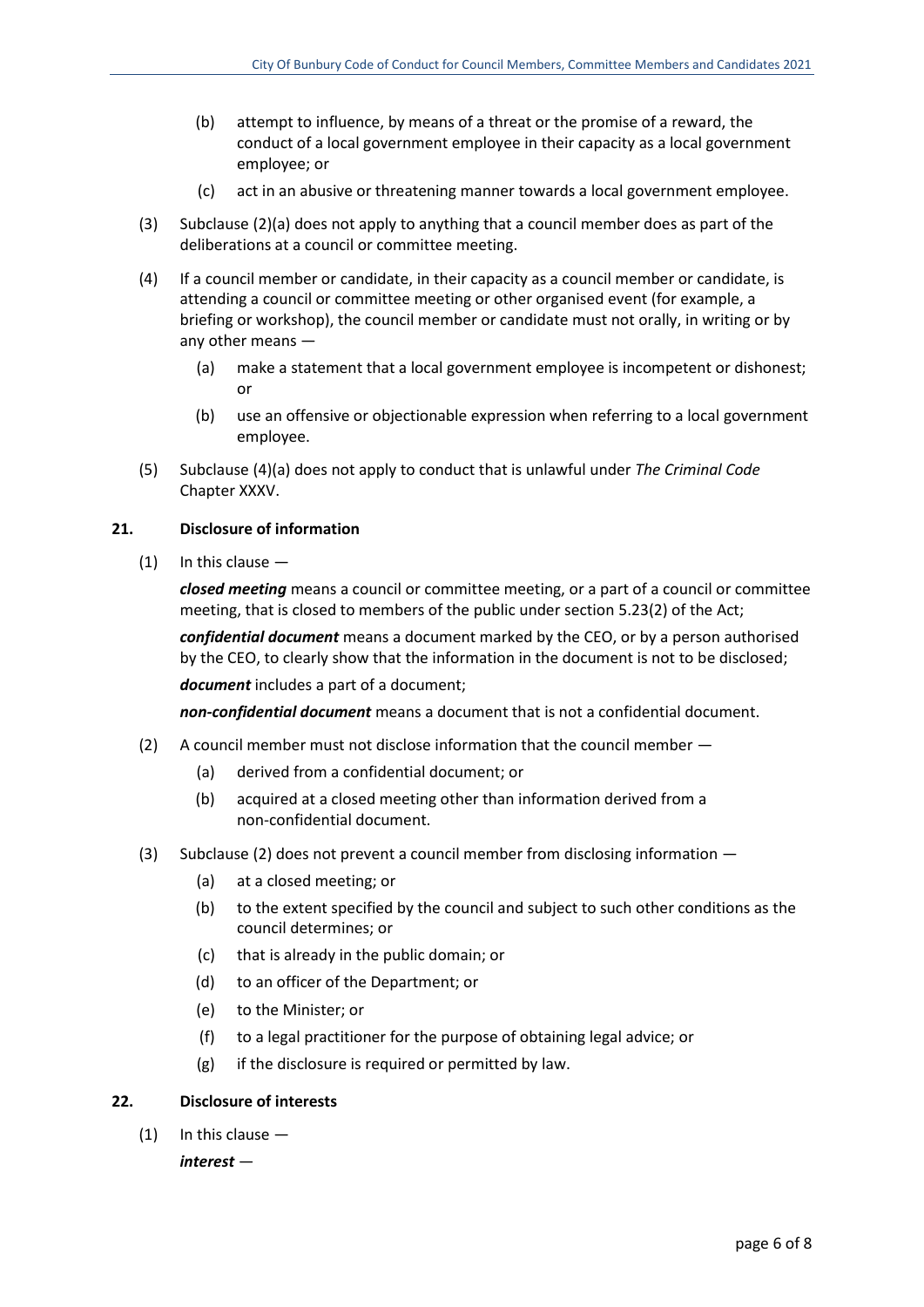- (a) means an interest that could, or could reasonably be perceived to, adversely affect the impartiality of the person having the interest; and
- (b) includes an interest arising from kinship, friendship or membership of an association.
- (2) A council member who has an interest in any matter to be discussed at a council or committee meeting attended by the council member must disclose the nature of the interest —
	- (a) in a written notice given to the CEO before the meeting; or
	- (b) at the meeting immediately before the matter is discussed.
- (3) Subclause (2) does not apply to an interest referred to in section 5.60 of the Act.
- (4) Subclause (2) does not apply if a council member fails to disclose an interest because the council member did not know —
	- (a) that they had an interest in the matter; or
	- (b) that the matter in which they had an interest would be discussed at the meeting and the council member disclosed the interest as soon as possible after the discussion began.
- (5) If, under subclause (2)(a), a council member discloses an interest in a written notice given to the CEO before a meeting, then —
	- (a) before the meeting the CEO must cause the notice to be given to the person who is to preside at the meeting; and
	- (b) at the meeting the person presiding must bring the notice and its contents to the attention of the persons present immediately before any matter to which the disclosure relates is discussed.
- (6) Subclause (7) applies in relation to an interest if  $-$ 
	- (a) under subclause (2)(b) or (4)(b) the interest is disclosed at a meeting; or
	- (b) under subclause (5)(b) notice of the interest is brought to the attention of the persons present at a meeting.
- (7) The nature of the interest must be recorded in the minutes of the meeting.

#### **23. Compliance with plan requirement**

If a plan under clause 12(4)(b) in relation to a council member includes a requirement referred to in clause 12(6), the council member must comply with the requirement.